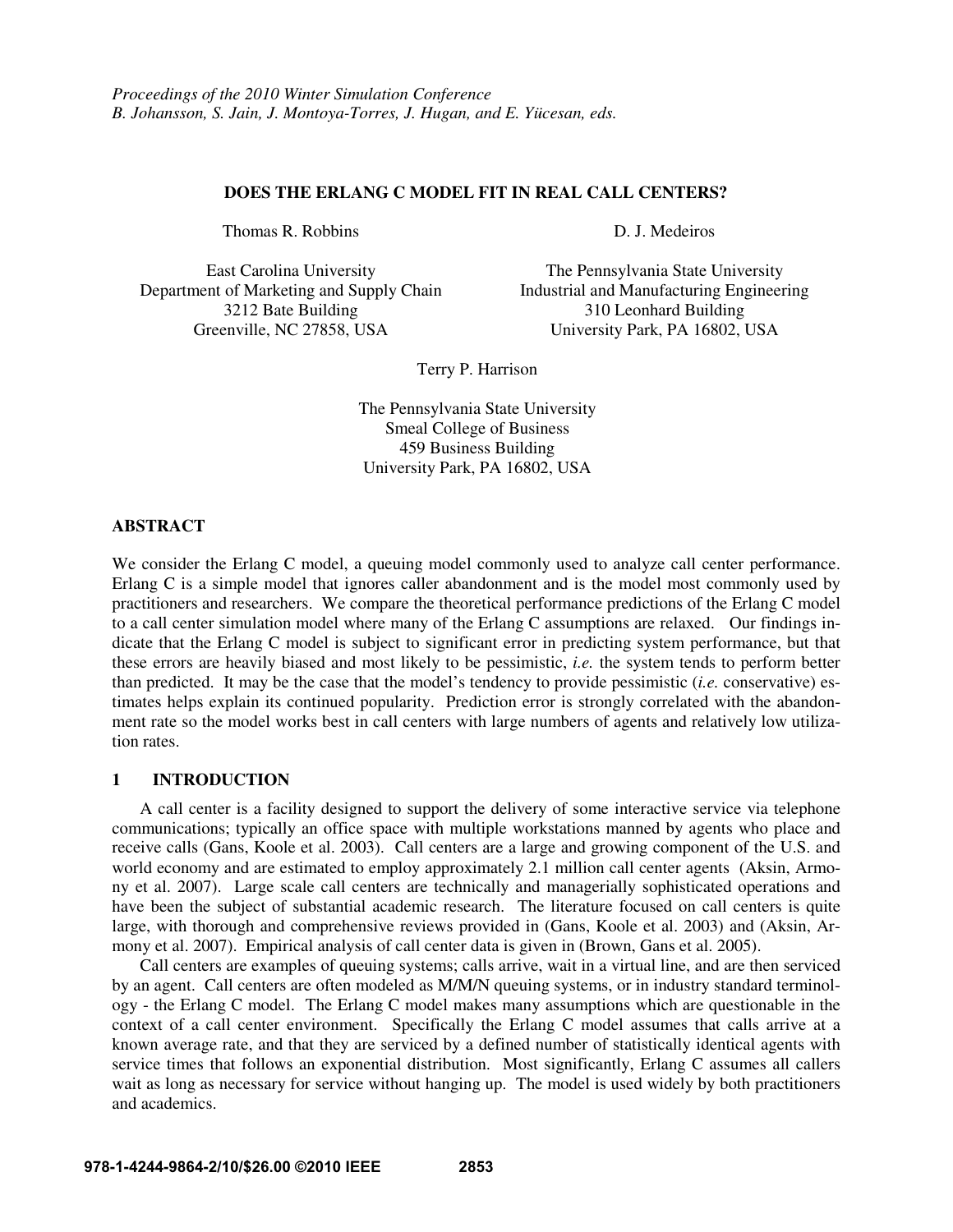Recognizing the deficiencies of the Erlang C model, many recent papers have advocated using alternative queuing models and staffing heuristics which account for conditions ignored in the Erlang C model. The most popular alternative is the Erlang A model, a simple extension of the Erlang C model that allows for caller abandonment. For example, in a widely cited review of the call center literature (Gans, Koole et al. 2003) , the authors state "For this reason, we recommend the use of Erlang A as the standard to replace the prevalent Erlang C model." Another widely cited paper examines empirical data collected from a call center (Brown, Gans et al. 2005) and these authors make a similar statement; "using Erlang-A for capacity-planning purposes could and should improve operational performance. Indeed, the model is already beyond typical current practice (which is Erlang-C dominated), and one aim of this article is to help change this state of affairs."

The purpose of this study is to systematically analyze the fit of the Erlang C model in realistic call center situations. We seek to understand the nature and magnitude of the error associated with the model, and develop a better understanding of what factors influence prediction error.

The remainder of this paper is organized as follows. In Section 2 we review the Erlang C model and highlight the relevant literature. In section 3 we present a general model of a steady state call center environment and review the simulation model we developed to evaluate it. In section 4 we evaluate the performance of the Erlang C model. We conclude in Section 5 with summary observations and identify future research questions.

## **2 QUEUING MODELS AND THE ASSOCIATED LITERATURE**

 Queuing models are used to estimate system performance of call centers so that the appropriate staffing level can be determined to achieve a desired performance metric such as the Average Speed to Answer, or the Abandonment percentage. The most common queuing model used for inbound call centers is the Erlang C model (Gans, Koole et al. 2003; Brown, Gans et al. 2005). A Google search on "Erlang C Calculator" generates about 700,000 items including a large number of downloadable applications to calculate staffing requirements based on the Erlang C model.

The Erlang C model (M/M/N queue) is a very simple multi-server queuing system. Calls arrive according to a Poisson process at an average rate of  $\lambda$ . By nature of the Poisson process interarrival times are independent and identically distributed exponential random variables with mean  $\lambda^{-1}$ . Calls enter an infinite length queue and are serviced on a First Come – First Served (FCFS) basis. All calls that enter the queue are serviced by a pool of *n* homogeneous (statistically identical) agents at an average rate of  $n\mu$ . Service times follow an exponential distribution with a mean service time of  $\mu^{-1}$ .

The steady state behavior of the Erlang C queuing model is easily characterized, see for example (Gans, Koole et al. 2003). The *offered load*, a unit-less quantity often referred to as the number of Erlangs, is defined as  $R \lambda/\mu$ . The *traffic intensity* (aka *utilization* or *occupancy*) is defined as  $\rho \quad \lambda/(N\mu) = R/N$ .

Given the assumption that all calls are serviced, the traffic intensity must be strictly less than one or the system becomes unstable, *i.e.* the queue grows without bound. This system can be analyzed by solving a set of balance equations and the resulting steady state probability that all N agents are busy is

$$
P\{Wait > 0\} = 1 - \left(\sum_{m=0}^{N-1} \frac{R^m}{m!} \right) / \left(\sum_{m=0}^{N-1} \frac{R^m}{m!} + \left(\frac{R^m}{N!} \right) \left(\frac{1}{1 - R/N}\right)\right)
$$
(1)

Equation (1) calculates the proportion of callers that must wait prior to service, an important measure of system performance. Another relevant performance measure for call centers managers is the *Average Speed to Answer* (ASA).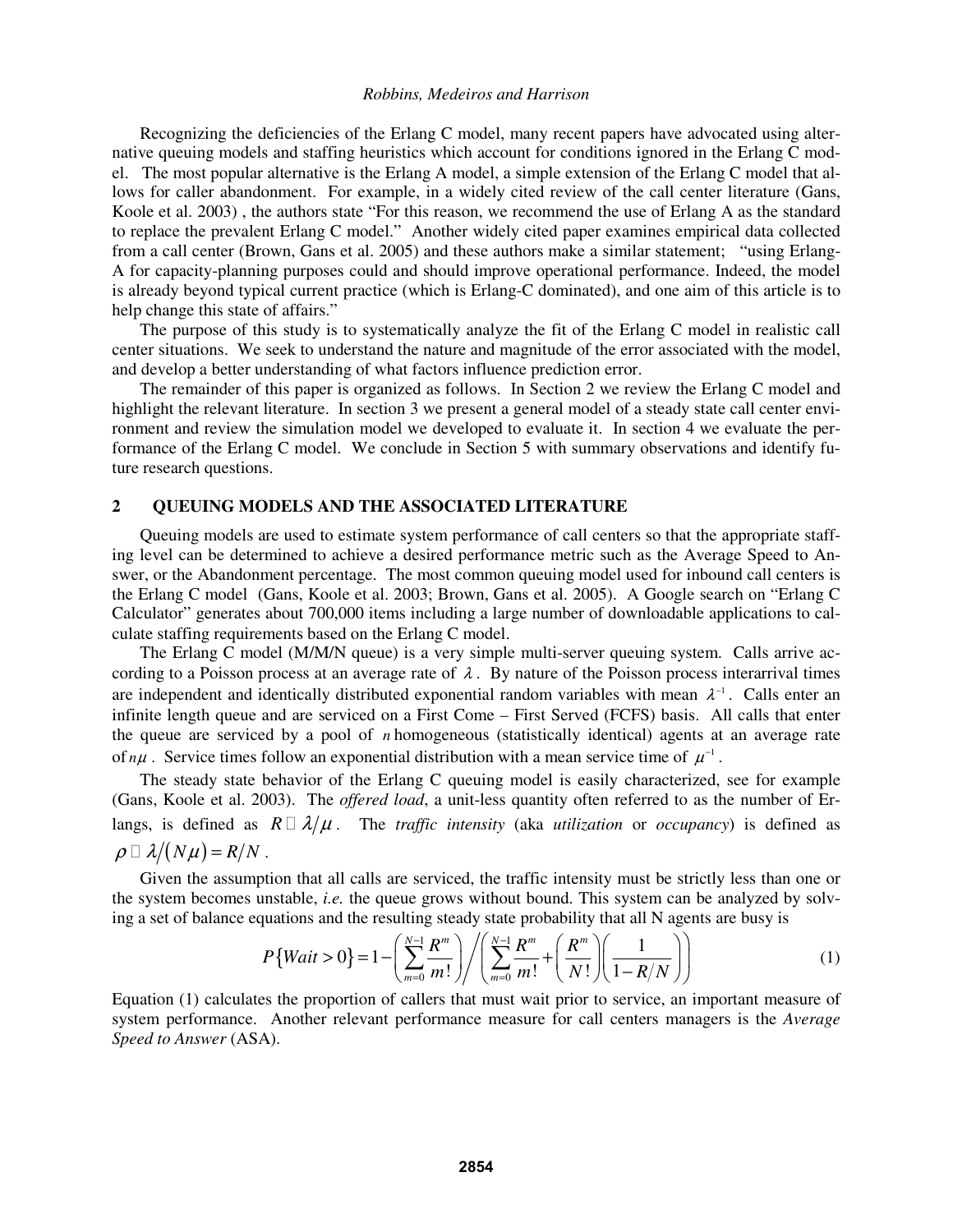ASA

\n
$$
E\left[Wait\right] = P\left\{Wait > 0\right\} \cdot E\left[Wait \mid Wait > 0\right]
$$
\n
$$
= P\left\{Wait > 0\right\} \cdot \left(\frac{1}{N}\right) \cdot \left(\frac{1}{\mu_i}\right) \cdot \left(\frac{1}{1 - \rho_i}\right) \tag{2}
$$

A third important performance metric for call center managers is the *Telephone Service Factor* (TSF), also called the "service level." The TSF is the fraction of calls presented which are eventually serviced and for which the delay is below a specified level. For example, a call center may report the TSF as the percent of callers on hold less than 30 seconds. The TSF metric can then be expressed as

TSF 
$$
P\{Wait \le T\} = 1 - P\{Wait > 0\} \cdot P\{Wait > T | Wait > 0\}
$$
  
=  $1 - C(N, R_i) \cdot e^{-N\mu_i(1 - \rho_i)T}$  (3)

A fourth performance metric monitored by call center managers is the *Abandonment Rate*; the proportion of all calls that leave the queue (hang up) prior to service. Abandonment rates cannot be estimated directly using the Erlang C model because the model assumes no abandonment occurs.

A substantial amount of research analyzes the behavior of Erlang C model, much of it seeks to establish simple staffing heuristics based on asymptotic frameworks applied to large call centers. (Halfin and Whitt 1981) develop a formal version of the square root staffing principle for M/M/N queues in what has become known as the Quality and Efficiency Driven (QED) regime. (Borst, Mandelbaum et al. 2004) develop a framework for asymptotic optimization of a large call center with no abandonment.

As is the case with any analytical model, the Erlang C model makes many assumptions, several of which are not wholly accurate. In the case of the Erlang C model several assumptions are questionable, but clearly the most problematic is the no abandonment assumption, as even low levels of abandonment can dramatically impact system performance (Gans, Koole et al. 2003). Many call center research papers however analyze call center characteristics under the assumption of no abandonment (Jennings and Mandelbaum 1996; Green, Kolesar et al. 2001; Green, Kolesar et al. 2003; Borst, Mandelbaum et al. 2004; Wallace and Whitt 2005; Gans and Zhou 2007).

The Erlang C model assumes also that calls arrive according to a Poisson process. The interarrival time is a random variable drawn from an exponential distribution with a known arrival rate. Several authors assert that the assumption of a known arrival rate is problematic. Both major call center reviews (Gans, Koole et al. 2003; Aksin, Armony et al. 2007) have sections devoted to arrival rate uncertainty. (Brown, Gans et al. 2005) perform a detailed empirical analysis of call center data. While they find that a time-inhomogeneous Poisson process fits their data, they also find that arrival rate is difficult to predict and suggest that the arrival rate should be modeled as a stochastic process. Many authors argue that call center arrivals follow a doubly stochastic process, a Poisson process where the arrival rate is itself a random variable (Chen and Henderson 2001; Whitt 2006; Aksin, Armony et al. 2007). Arrival rate uncertainty may exist for multiple reasons. Arrivals may exhibit randomness greater than that predicted by the Poisson process due to unobserved variables such as the weather or advertising. Call center managers attempt to account for these factors when they develop forecasts, yet forecasts may be subject to significant error. (Robbins 2007) compares four months of week-day forecasts to actual call volume for 11 call center projects. He finds that the average forecast error exceeds 10% for 8 of 11 projects, and 25% for 4 of 11 projects. The standard deviation of the daily forecast to actual ratio exceeds 10% for all 11 projects. (Steckley, Henderson et al. 2009) compare forecasted and actual volumes for nine weeks of data taken from four call centers. They show that the forecasting errors are large and modeling arrivals as a Poisson process with the forecasted call volume as the arrival rate can introduce significant error. (Robbins, Medeiros et al. 2006) use simulation analysis to evaluate the impact of forecast error on performance measures demonstrating the significant impact forecast error can have on system performance.

Some recent papers address staffing requirements when arrival rates are uncertain. (Bassamboo, Harrison et al. 2005) develop a model that attempts to minimize the cost of staffing plus an imputed cost for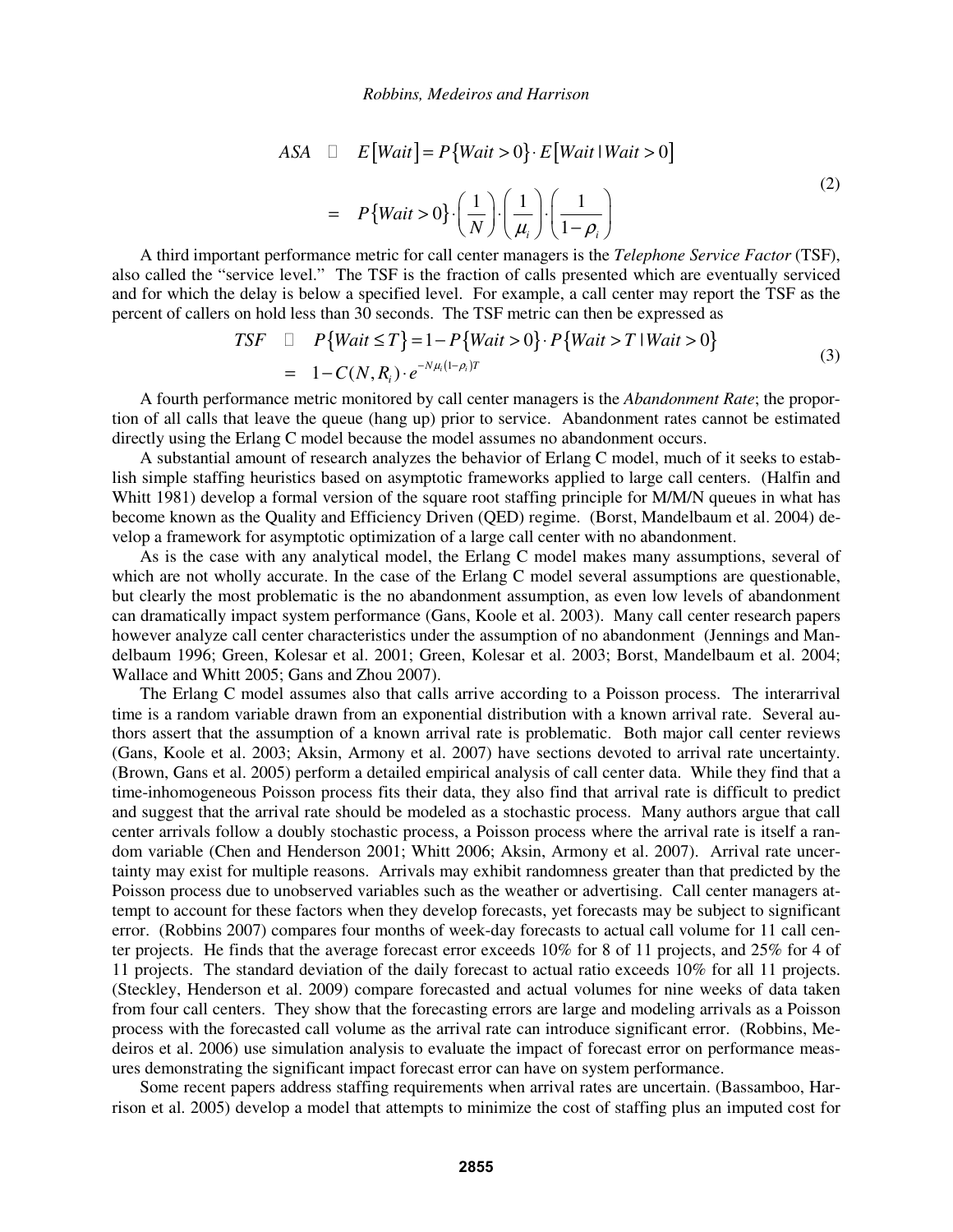customer abandonment for a call center with multiple customer and server types when arrival rates are variable and uncertain. (Harrison and Zeevi 2005) use a fluid approximation to solve the sizing problem for call centers with multiple call types, multiple agent types, and uncertain arrivals. (Whitt 2006) allows for arrival rate uncertainty as well as uncertain staffing, i.e. absenteeism, when calculating staffing requirements. (Steckley, Henderson et al. 2004) examine the type of performance measures to use when staffing under arrival rate uncertainty. (Robbins and Harrison 2010)develop a scheduling algorithm using a stochastic programming model that is based on uncertain arrival rate forecasts.

The Erlang C model also assumes that the service time follows an exponential distribution. The memoryless property of the exponential distribution greatly simplifies the calculations required to characterize the system's performance, and makes possible the relatively simple equations  $(1)-(3)$ . If the assumption of exponentially distributed talk time is relaxed, the resulting queuing model is the  $M/G/N$  queue, which is analytically intractable (Gans, Koole et al. 2003) and approximations are required. However, empirical analysis suggests that the exponential distribution is a relatively poor fit for service times. Most detailed analysis of service time distributions find that the lognormal distribution is a better fit (Mandelbaum, Sakov et al. 2001; Gans, Koole et al. 2003; Brown, Gans et al. 2005).

Finally, the Erlang C model assumes that agents are homogeneous. More precisely, it is assumed that the service times follow the same statistical distribution independent of the specific agent handling the call. Empirical evidence supports the notion that some agents are more efficient than others and the distribution of call time is dependent on the agent to whom the call is routed. In particular more experienced agents typically handle calls faster than newly trained agents (Armony and Ward 2008). (Robbins 2007) demonstrated a statistically significant learning curve effect in an IT help desk environment.

# **3 CALL CENTER SIMULATION**

## **3.1 The Modified Model**

In this section we present a revised model of a call center, relaxing key assumptions discussed previously. In our model calls arrive at the call center according to a Poisson process. Calls are forecasted to arrive at an average rate of  $\hat{\lambda}$ . The realized arrival rate is  $\lambda$ , where  $\lambda$  is a normally distributed random variable with mean  $\hat{\lambda}$ , standard deviation  $\sigma_{\lambda}$  and coefficient of variation  $c_{\lambda} = \sigma_{\lambda}/\hat{\lambda}$ . The choice of the normal distribution gives us a symmetric distribution centered on the forecasted value. A disadvantage of the normal distribution is the possibility of generating negative values. However, in our experiments the mean value is sufficiently positive, a minimum of 5 standard deviations, that this is not a concern. The time required to process a call by an average agent is a lognormally distributed random variable with mean  $\mu^{-1}$  and standard deviation  $\sigma_{\mu}$ . Arriving calls are routed to the agent who has been idle for the longest time if one is available. If all agents are busy the call is place in a FCFS queue. When placed in queue a proportion of callers will balk; *i.e.* immediately hang up. Callers who join the queue have a patience time that follows a Weibull distribution. If wait time exceeds their patience time the caller will abandon. Calls are serviced by agents who have variable relative productivity  $r<sub>i</sub>$ . Agent productivity is assumed to be a normally distributed random variable with a mean of 1 and a standard deviation of  $\sigma_r$ . An agent with a relative productivity level of 1, for example, serves calls at the average rate. An agent with a relative productivity level of 1.5 serves calls at 1.5 times the average rate, an agent with a productivity level of .75 serves calls at .75 times the average rate. Given the mean productivity level of 1, on average calls are served at the rate  $\lambda$ .

## **3.2 Experimental Design**

In order to evaluate the performance of the Erlang C against the simulation model we conduct a series of designed experiments. Based on the assumptions for our call center discussed previously, we define the following set of nine experimental factors.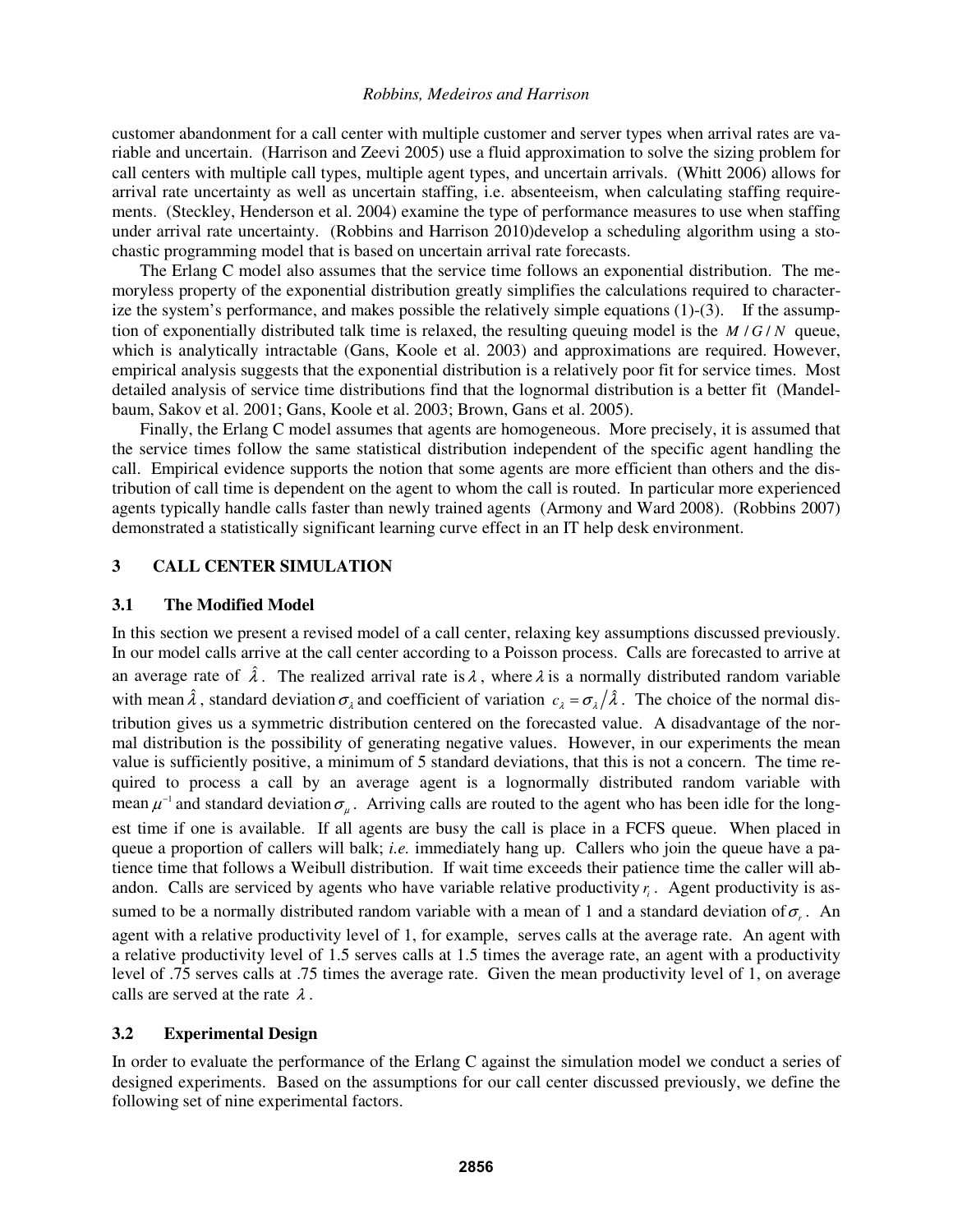|   | <b>Factor</b>                                | Low            | <b>High</b> |
|---|----------------------------------------------|----------------|-------------|
|   | Number of Agents                             | 10             | 100         |
| 2 | Offered Utilization ( $\hat{\rho}$ )         | 65%            | 95%         |
| 3 | Talk Time (mins)                             | $\overline{2}$ | 20          |
| 4 | Patience $\beta$                             | 60             | 600         |
| 5 | Forecast Error CV $(c_2)$                    | $\theta$       | $\cdot$ .2  |
| 6 | Patience $\alpha$                            | .75            | 1.25        |
|   | Talk time CV                                 | .75            | 1.25        |
| 8 | Probability of Balking                       | $\Omega$       | .25         |
| 9 | <b>Agent Productivity Standard Deviation</b> |                | .15         |

Table 1: Experimental Factors

The forecasted arrival rate in the simulation is a quantity derived from other experimental factors by

$$
\hat{\lambda} = \hat{\rho} N \mu \tag{4}
$$

Given the relatively large number of experimental factors, a well designed experimental approach is required to efficiently evaluate the experimental region. A standard approach to designing computer simulation experiments is to employ either a full or fractional factorial design (Law 2007). However, the factorial model only evaluates corner points of the experimental region and implicitly assumes that responses are linear in the design space. Given the anticipated non-linear relationship of errors we chose to implement a Space Filling Design based on Latin Hypercube Sampling (LHS) as discussed in (Santner, Williams et al. 2003). Given a desired sample of *n* points, the experimental region is divided into  $n^d$  cells. A sample of *n* cells is selected in such a way that the centers of these cells are uniformly spread when projected onto each axis of the design space. While the LHS design is not perfectly orthogonal like a factorial design, the design does provide for a low correlation between input factors greatly reducing the risk of multicollinearity. We chose our design point as the center of each selected cell.

# **3.3 Simulation Model**

The model is evaluated using a straightforward discrete event simulation model. The purpose of the model is to predict the long term, steady state behavior of the queuing system. The model generates random numbers using the a combined multiple recursive generator (CMRG) based on the Mrg32k3a generator described in (L'Ecuyer 1999). Common random numbers are used across design points to reduce output variance. To reduce any start up bias we use a warm up period of 5,000 calls, after which all statistics are reset. The model is then run for an evaluation period of 25,000 calls and summary statistics are collected. For each design point we repeat this process for 500 replications and report the average value across replications.

The specific process for each replication is as follows. The input factors are chosen based on the experimental design. The average arrival rate is calculated based on the specified talk time, number of agents, and offered utilization rate according to equation (4). A random number is drawn and the realized arrival rate is set based on the probability distribution of the forecast error. That arrival rate is then used to generate Poisson arrivals for the replication. Agent productivities are generated using a normal distribution with mean one and standard deviation  $\sigma_{p}$ . Each new call generated includes an exponentially distributed interarrival time, a lognormally distributed average talk time, a Weibull distributed time before abandonment, and a Bernoulli distributed balking indicator. When the call arrives it is assigned to the longest idle agent, or placed in the queue if all agents are busy. If sent to the queue the simulation model checks the balking indicator. If the call has been identified as a balker it is immediately abandoned, if not an abandonment event is scheduled based on the realized time to abandon. Once the call has been assigned to an agent, the realized talk time is calculated by multiplying the average talk time and the agent's productivity. The agent is committed for the realized talk time. When the call completes the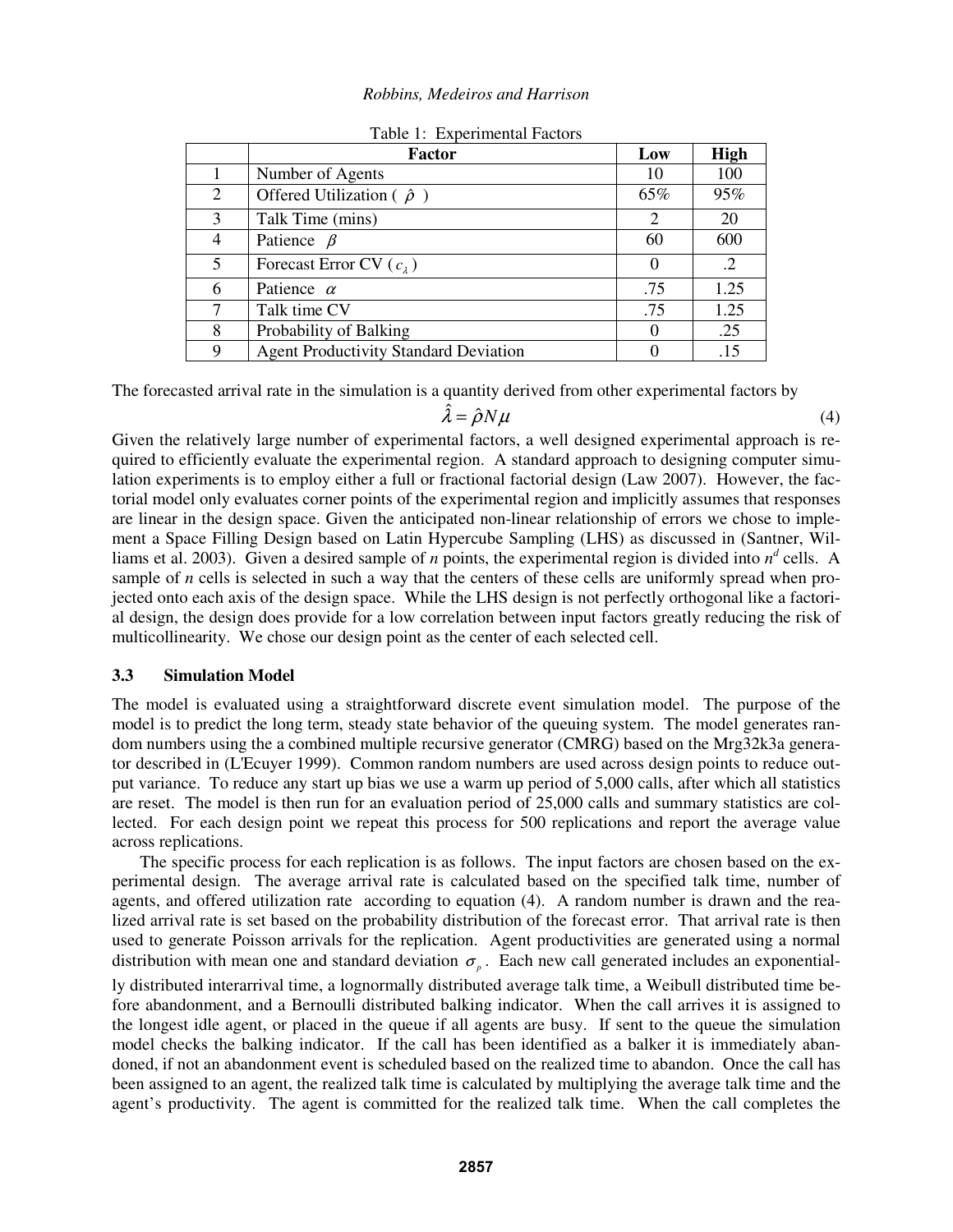agent processes the next call from the queue, or if no calls are queued becomes idle. If a call is processed prior to its time to abandon, the abandonment event is cancelled. If not, the call is abandoned and removed from the queue when the patience time expires.

After all replications of the design point have been executed the results are compared to the theoretical predictions of the Erlang C model. We calculate the error as the difference between the theoretical value and the simulated value. We make a relative error calculation so that the sign of the error indicates the bias in the calculation. In our experiment we evaluated an LHS sample of 1,000 points.

# **4 EXPERIMENTAL ANALYSIS**

# **4.1 Summary Observations**

Based on our analysis we can make the following summary observations:

- The Erlang C model is, on average, subject to a reasonably large error over this range of parameter values.
- Measurement errors are highly positively correlated across performance measures.
- The Erlang C model is on average pessimistically biased (the real system performs better than predicted) but may become optimistically biased when utilization is high and arrival rates are uncertain.
- Measurement error is high when the real system exhibits higher levels of abandonment. The error is strongly positively correlated with realized abandonment rate and predicted ASA.
- The Erlang C model is most accurate when the number of agents is large and utilization is low.
- Errors decrease as caller patience increases.

We will now review our experimental results in more detail.

# **4.2 Correlation and Magnitude of Errors**

The magnitude of errors generated by using the Erlang C model across our test space is high on average, and very high in some cases. The errors across the key metrics are highly correlated with each other, and highly correlated with the realized abandonment rate. Table 2 shows a correlation matrix of the errors generated from the Erlang C model.

| Table 2: Error Correlation Matrix |                       |          |        |          |                 |  |
|-----------------------------------|-----------------------|----------|--------|----------|-----------------|--|
|                                   | Simulated             |          |        |          |                 |  |
|                                   | Abandonment Prob Wait |          | ASA    |          | TSF Utilization |  |
|                                   | Rate                  | Error    | Error  | Error    | Error           |  |
| Simulated Abandonment Rate        | 1.000                 |          |        |          |                 |  |
| Prob Wait Error                   | .867                  | 1.000    |        |          |                 |  |
| <b>ASA Error</b>                  | .766                  | .722     | 1.000  |          |                 |  |
| <b>TSF Error</b>                  | $-0.880$              | $-0.987$ | $-759$ | 1.000    |                 |  |
| Utilization Error                 | .970                  | .861     | .745   | $-0.873$ | 1.000           |  |

Correlations between measure errors are strong. The measured errors all move, on average, in an optimistic or pessimistic direction together. ProbWait and ASA are positively correlated; it is desirable for both these measures to be low. ProbWait is negatively correlated with TSF; a measure for which a high value is desirable. Measurement error is also highly correlated with abandonment rate. Given the high correlation between measures we will utilize ProbWait as a proxy for the overall error of the Erlang C model.

Average error rates are reasonably high under the Erlang C model, with errors being pessimistically skewed. Figure 1 shows a histogram of the ProbWait error.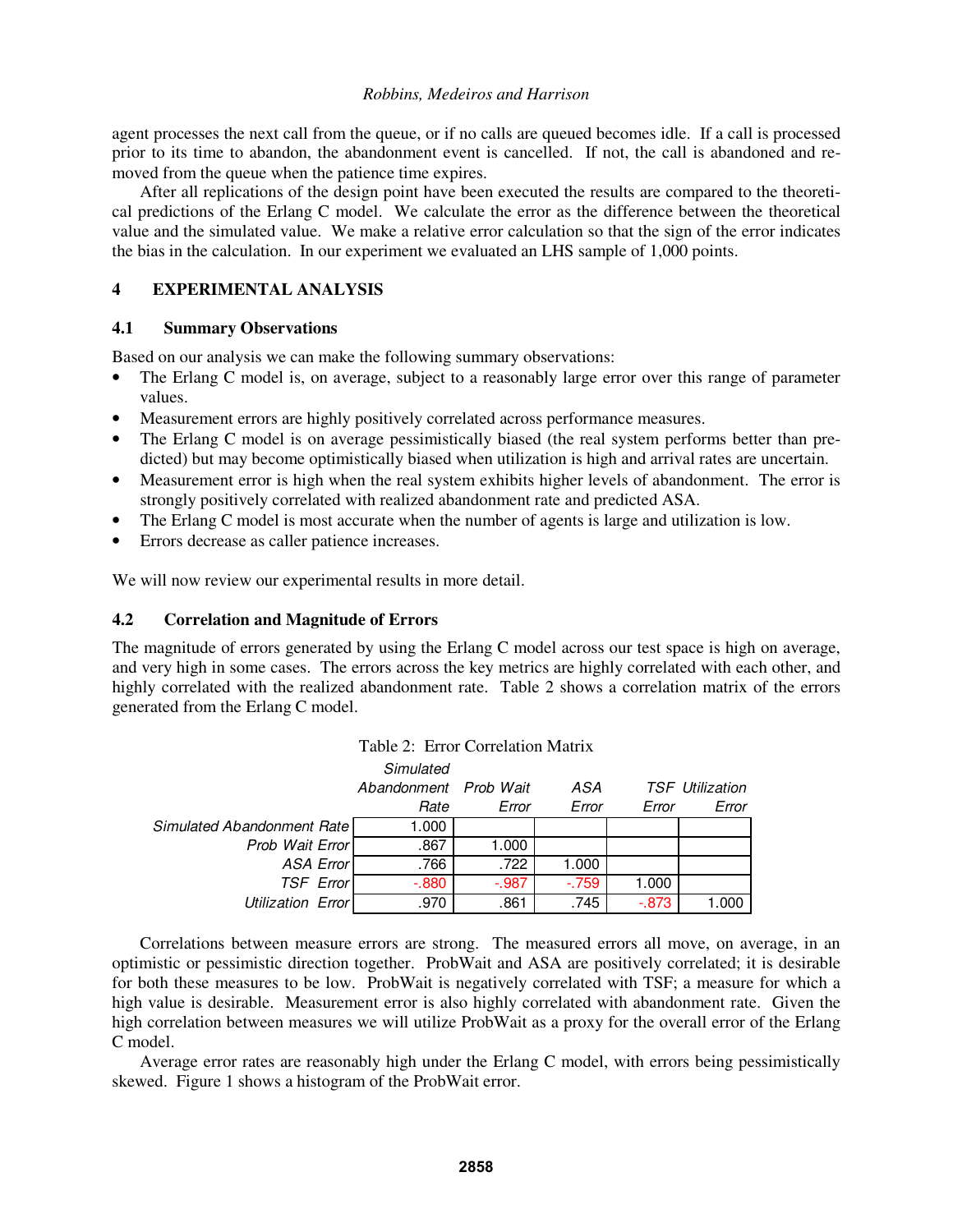*Robbins, Medeiros and Harrison* 



Figure 1: Histogram of Erlang C Prob Wait Errors

The average error is 7.96%, and the data has a strong positive skew; 72% of the errors being positive. The largest error is 49.4%, the smallest is -8.0 %.

# **4.3 Drivers of Erlang C Error**

Having established that error rates are high under the Erlang C model, we now turn out attention to characterizing the drivers of that error. As discussed in the previous section, Erlang C errors are highly correlated with the realized abandonment rate. The notion that abandonment is a major driver of errors in the Erlang C model is further illustrated in Figure 2. This graph shows the error in the ProbWait measure on the vertical axis and the abandonment rate from the simulation analysis on the horizontal axis.



Figure 2: Scatter Plot of Erlang C Errors and Abandonment Rate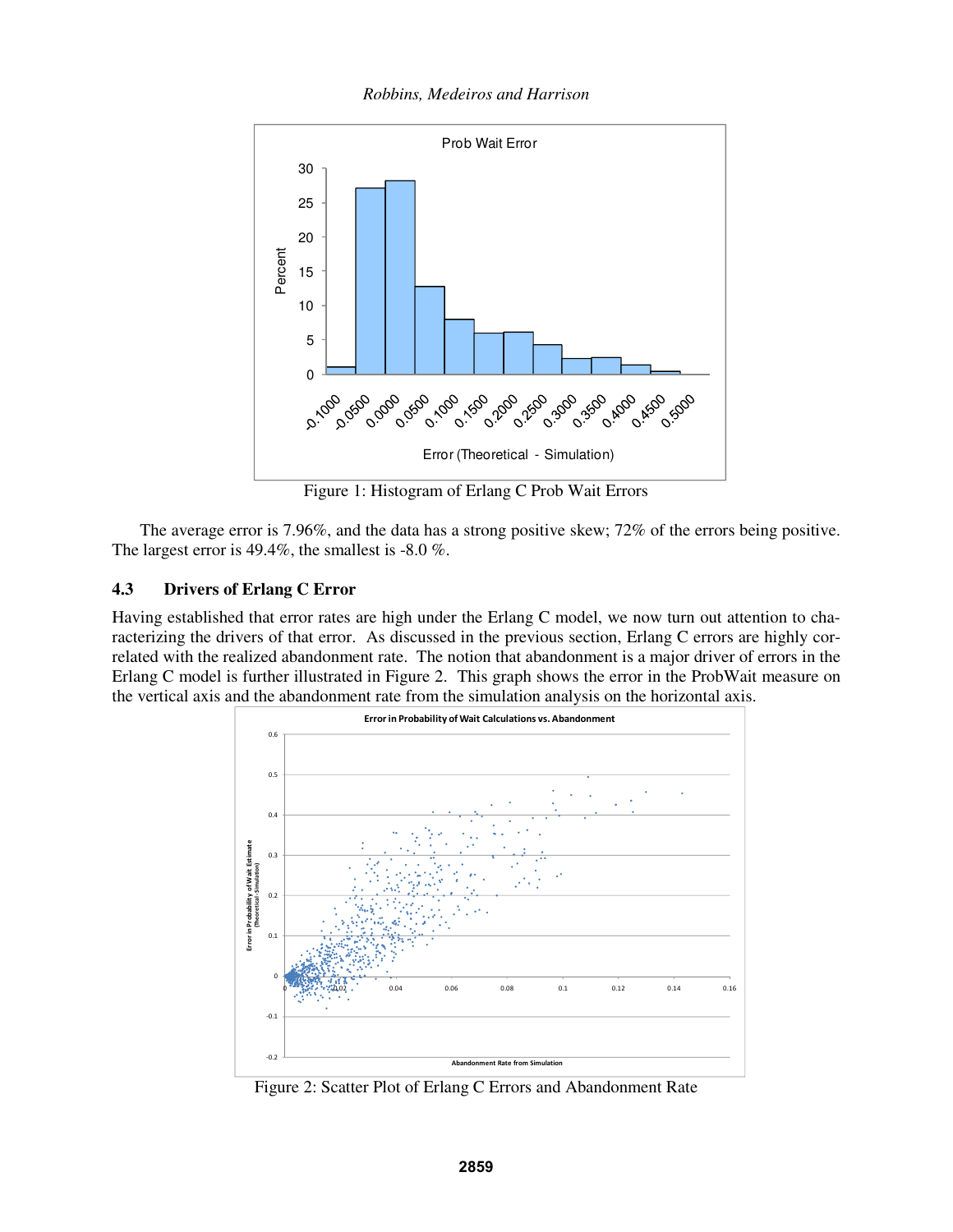The graph clearly shows that as abandonment increases, the error in the ProbWait measure increases as well. The graph also reveals that optimistic errors, i.e. errors in which the system performed worse than predicted, only occur with relatively low abandonment rates. The average abandonment rate for optimistic predictions was .74%. The graph also reveals that significant error can be associated with even low to moderate abandonment rates. For example, for all test points with abandonment rates of less than 5%, the average error for ProbWait is 4.8%. For test points in which abandonment ranged between 2% and 5% the average ProbWait error is 12.2%.

To assess how each of the nine experimental factors impacts the error, we perform a regression analysis. The dependent variable is the ProbWait error. For the independent variable we use the nine experimental factors normalized to a [-1,1] scale. This normalization allows us to better assess the relative impact of each factor. The LHS sampling method provides an experimental design where the correlation between experimental factors is low, greatly reducing risks of multicollinearity. The results of the regression analysis are shown in Table 3.

Table 3: Regression Analysis of ProbWait Error

|                               | $R^2$ 0.746 |                           |
|-------------------------------|-------------|---------------------------|
| Adiusted R <sup>2</sup> 0.744 |             | n 1000                    |
|                               | R 0.864     | k 9                       |
| Std. Error 0.058              |             | Dep. Var. Prob Wait Error |

| ANOVA table |            |        |     |       |         |
|-------------|------------|--------|-----|-------|---------|
|             | Source     |        | aı  | VIS   | p-value |
|             | Regression | 9.6689 |     | .0743 | nn      |
|             | Residual   | 3.2839 | 99C | .0033 |         |
|             | ำta⊨       |        | 199 |       |         |

| Regression output             |              |            |              |              |           | confidence interval |  |
|-------------------------------|--------------|------------|--------------|--------------|-----------|---------------------|--|
| variables                     | coefficients | std. error | $t$ (df=990) | p-value      | 95% lower | 95% upper           |  |
| <b>Intercept</b>              | 0.0797       | 0.0018     | 43.745       | 1.52E-233    | 0.0761    | 0.0832              |  |
| <b>Num Agents</b>             | $-0.0721$    | 0.0032     | $-22.778$    | $1.11E-92$   | $-0.0783$ | $-0.0658$           |  |
| <b>Utilization Target</b>     | 0.1500       | 0.0032     | 47.365       | 1.09E-256    | 0.1438    | 0.1562              |  |
| Talk Time                     | 0.0184       | 0.0032     | 5.829        | $7.53E - 09$ | 0.0122    | 0.0246              |  |
| <b>Patience</b>               | $-0.0134$    | 0.0032     | $-4.233$     | $2.52E - 05$ | $-0.0196$ | $-0.0072$           |  |
| <b>ARCV</b>                   | $-0.0260$    | 0.0032     | $-8.206$     | $7.05E - 16$ | $-0.0322$ | $-0.0198$           |  |
| Talk Time CV                  | $-0.0035$    | 0.0032     | $-1.096$     | .2734        | $-0.0097$ | 0.0027              |  |
| Patience Shape                | $-0.0027$    | 0.0032     | $-0.858$     | .3912        | $-0.0089$ | 0.0035              |  |
| <b>Probability of Balking</b> | 0.0228       | 0.0032     | 7.172        | $1.44E - 12$ | 0.0165    | 0.0290              |  |
| Agent Heterogeneity           | 0.0050       | 0.0032     | 1.585        | .1133        | $-0.0012$ | 0.0112              |  |

Given the normalization of the experimental factors, the magnitude of the regression coefficients provides a direct assessment of the impact that a factor has on the measurement error. The factor that most strongly influences the error is the offered utilization, the magnitude of its coefficient being more than twice the value of the next measure and more than five times the magnitude of all other factors. The size of the call center, measured as the number of agents, has a major impact on errors. Factors related to willingness to wait, *i.e.* Patience, Patience Shape, and Probability of Balking, all have low to moderate impacts, but with exception of Patience Shape are statistically significant. Talk time is also a statistically significant factor with a moderate impact. The variability of talk time and agent heterogeneity both have low impacts that are not statistically significant.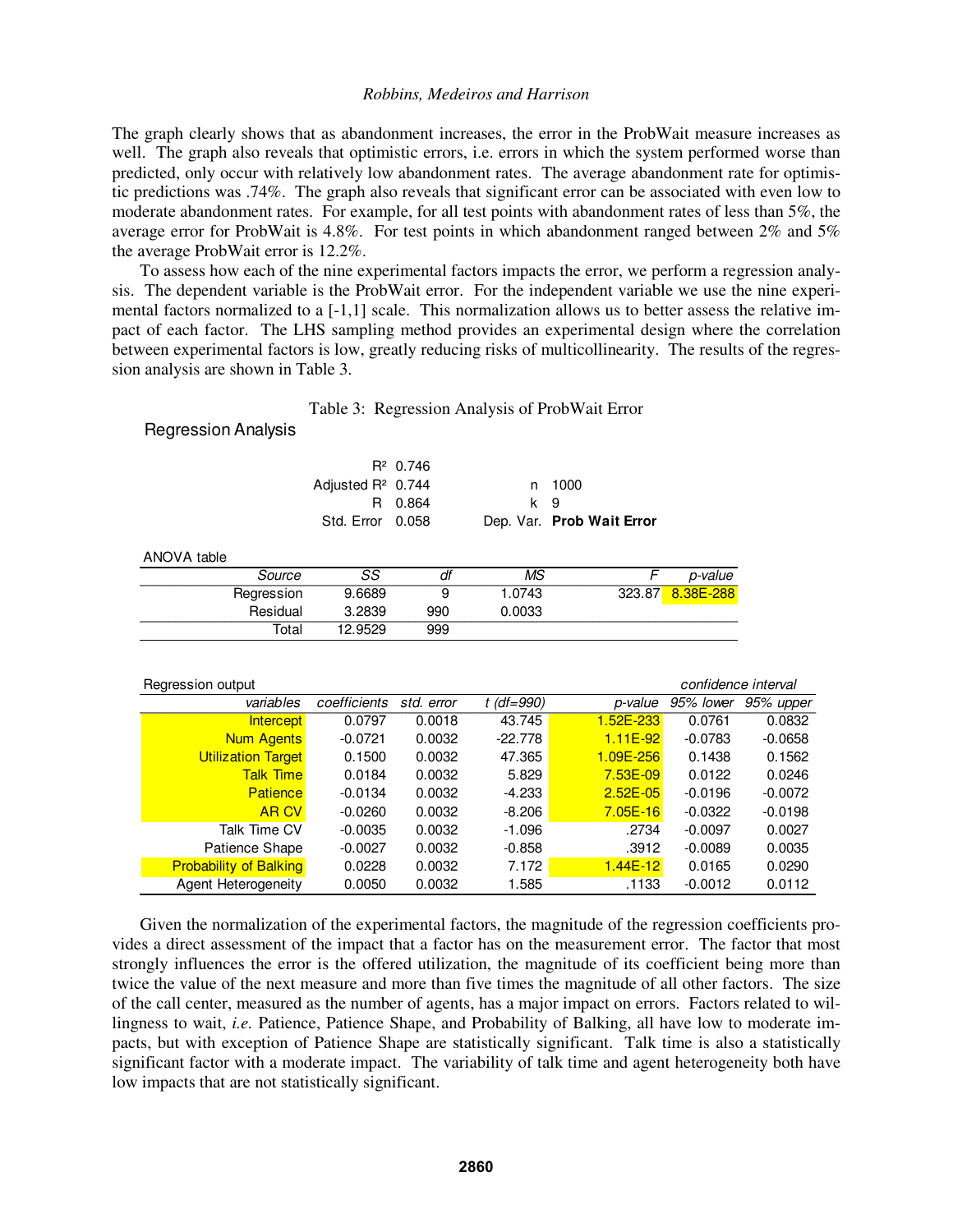The most important drivers of Erlang C errors are the size and utilization of the call center. This is further illustrated in Figure 3. This graph shows the results of an experiment where the number of agents and utilization factors are varied in a controlled fashion. All other experimental factors are held at their mid-point.



Figure 3: Erlang C ProbWait Errors by Call Center Size and Utilization

This graph demonstrates that the Erlang C model tends to provide relatively poor predictions for small call centers. This error tends to decrease as the size of the call center increases. However, the graph also illustrates that for busy centers the error remains high. For a very busy call center, running at 95% offered utilization, the error rate remains at 30%, even with a pool of 100 agents. The errors tend to track with abandonment; abandonment rates increase with utilization and decrease with the agent pool.

The conclusion that abandonment behavior drives the Erlang C error is further illustrated in Figure 4. In this experiment we systematically vary two Willingness to Wait parameters. Specifically, we vary the balking probability and the β factor of patience distribution.



Figure 4: Erlang C ProbWait Errors by Willingness to Wait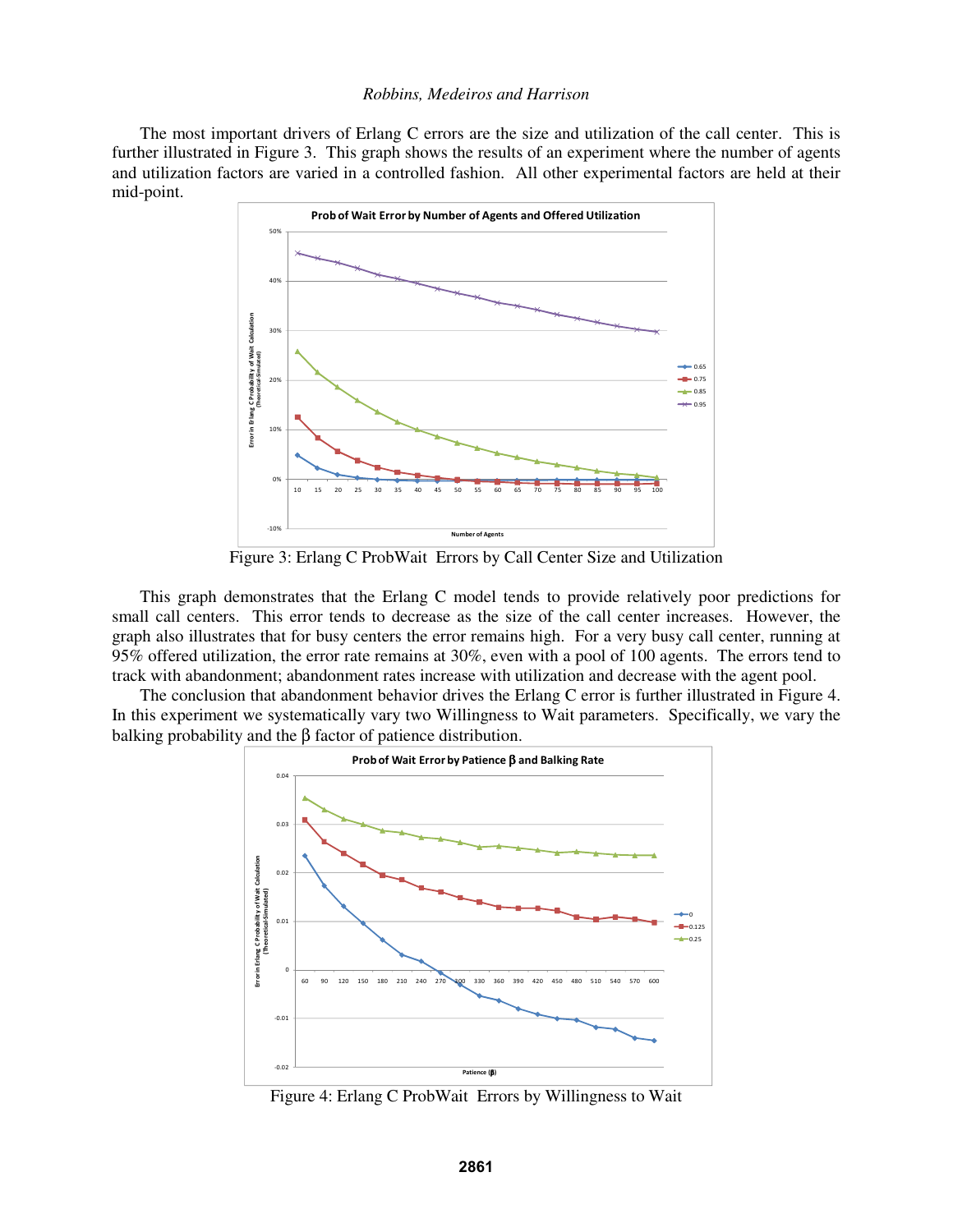This analysis verifies that the more likely callers are to balk, the higher the error rate. The analysis also shows that when callers are more patient, the error rates decrease. The more likely callers are to abandon, either immediately or soon after being queued, the higher the abandonment rate and the less accurate the Erlang C measures become.

An additional factor of interest is the uncertainty associated with the arrival rate. While it's overall effect is not large, about 1.8%, it has effects that are dissimilar to other experimental factors as illustrated in Figure 5. This graph shows the results of an experiment that varies the coefficient of variation of the arrival rate error and the number of agents while holding all other factors at their mid-points.



Figure 5: Erlang C ProbWait Errors by Call Center Size and Forecast Error

This experiment shows that for small call centers arrival rate uncertainty has a small effect, but that effect becomes more pronounced for larger call centers. It is also worth noting that arrival rate uncertainty has an optimistic effect, and for high levels of uncertainty the model exhibits an optimistic bias. Arrival rate uncertainty is a major factor leading to an optimistic estimate from the Erlang C model; of the 21.9% of test points with an optimistic bias the average arrival rate uncertainty cv was 14.0%. Since arrival rate uncertainty tends to bias the prediction in the opposite direction of most other factors, it also has the effect of reducing error in many situations. For example, high utilization tends to bias the estimate pessimistically, a bias reduced when arrival rate uncertainty is present.

# **5 SUMMARY AND CONCLUSIONS**

The Erlang C model is commonly applied to predict queuing system behavior in call center applications. Our analysis shows that when we test the Erlang C model over a range of reasonable conditions predicted performance measures are subject to large errors. The Erlang C model works reasonably well for large call centers with low to moderate utilization rates, but factors that tend to generate caller abandonment; such as high utilization, small agent pools, and impatient callers, cause the model error to become quite large. While the model tends to provide a pessimistic estimate, arrival rate uncertainty will either reduce that bias or lead to a optimistic bias. It may be the case that the model's tendency to provide pessimistic (*i.e.* conservative) estimates helps explain its continued popularity. It is clear that great care must be taken before using the Erlang C model to make any calculations that require a high level of precision.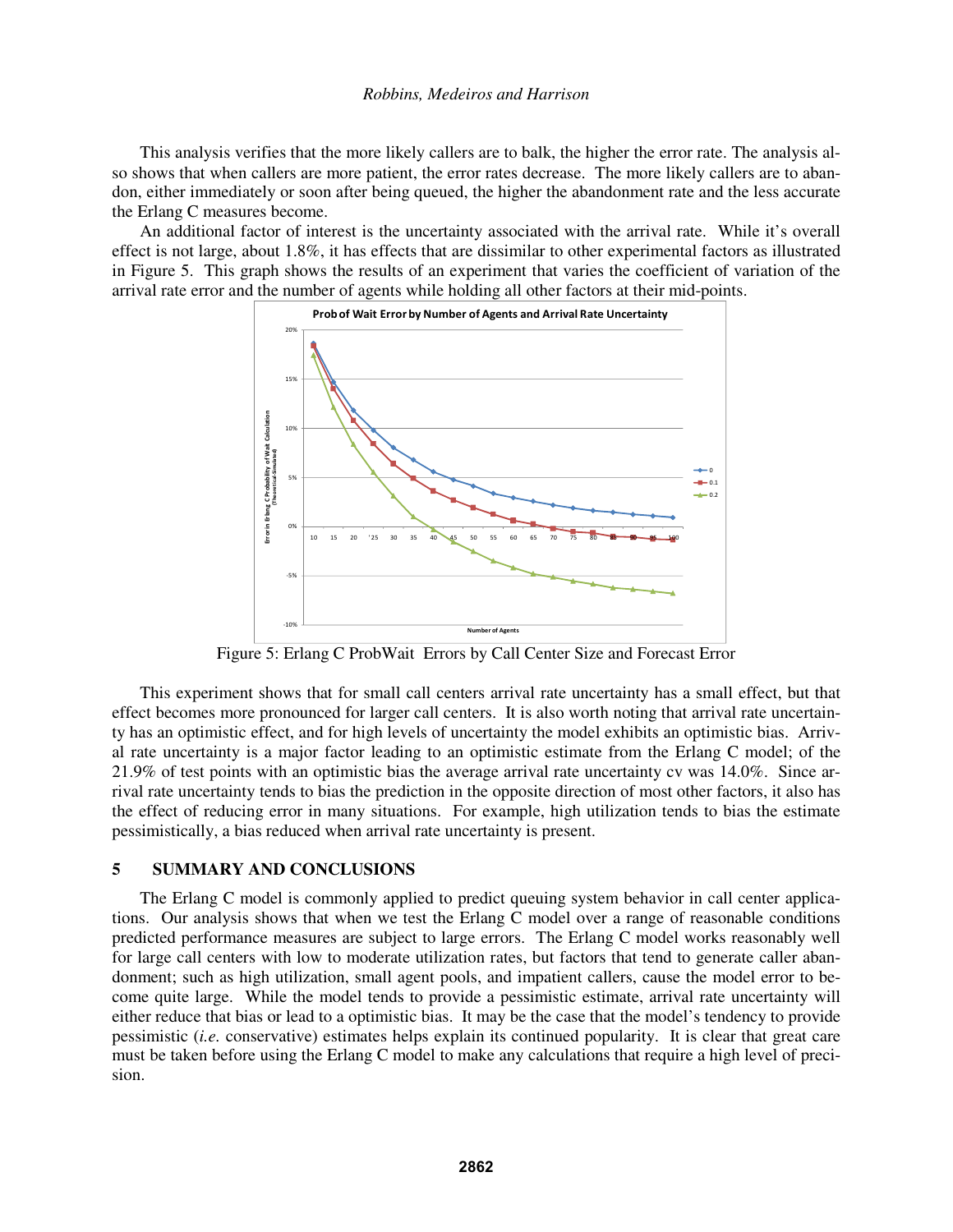Our future research is focused on analyzing the increasingly popular Erlang A model and comparing it's performance to the Erlang C model to test the growing consensus that Erlang A is a superior model for call center analysis.

### **REFERENCES**

- Aksin, Z., M. Armony and V. Mehrotra. 2007. The Modern Call-Center: A Multi-Disciplinary Perspective on Operations Management Research. *Production and Operations Management* 16: 665-668.
- Armony, M. and A. R. Ward 2008. Fair Dynamic Routing in Large-Scale Heterogeneous-Server Systems, Stern School of Business, NYU.
- Bassamboo, A., J. M. Harrison and A. Zeevi. 2005. Design and Control of a Large Call Center: Asymptotic Analysis of an LP-based Method. *Operations Research* 54: 419-435.
- Borst, S., A. Mandelbaum and M. I. Reiman. 2004. Dimensioning Large Call Centers. *Operations Research* 52: 17-35.
- Brown, L., N. Gans, A. Mandelbaum, et al. 2005. Statistical Analysis of a Telephone Call Center: A Queueing-Science Perspective. *Journal of the American Statistical Association* 100: 36-50.
- Chen, B. P. K. and S. G. Henderson. 2001. Two Issues in Setting Call Centre Staffing Levels. *Annals of Operations Research* 108: 175-192.
- Gans, N., G. Koole and A. Mandelbaum. 2003. Telephone call centers: Tutorial, review, and research prospects. *Manufacturing & Service Operations Management* 5: 79-141.
- Gans, N. and Y.-P. Zhou. 2007. Call-Routing Schemes for Call-Center Outsourcing. *Manufacturing & Service Operations Management* 9: 33-51.
- Green, L. V., P. Kolesar and J. Soares. 2003. An Improved Heuristic for Staffing Telephone Call Centers with Limited Operating Hours. *Production and Operations Management* 12: 46-61.
- Green, L. V., P. J. Kolesar and J. Soares. 2001. Improving the SIPP Approach for Staffing Service Systems That Have Cyclic Demands. *Operations Research* 49: 549-564.
- Halfin, S. and W. Whitt. 1981. Heavy-Traffic Limits for Queues with Many Exponential Servers. *Operations Research* 29: 567-588.
- Harrison, J. M. and A. Zeevi. 2005. A Method for Staffing Large Call Centers Based on Stochastic Fluid Models. *Manufacturing & Service Operations Management* 7: 20-36.
- Jennings, O. B. and A. Mandelbaum. 1996. Server staffing to meet time-varying demand. *Management Science* 42: 1383.
- L'Ecuyer, P. 1999. Good Parameters and Implementations for Combined Multiple Recursive Random Number Generators. *Operations Research* 47: 159-164.
- Law, A. M. 2007. *Simulation modeling and analysis*. Boston, McGraw-Hill.
- Mandelbaum, A., A. Sakov and S. Zeltyn 2001. Empirical Analysis of a Call Center, Technion Israel Institute of Technology.
- Robbins, T. R. 2007. Managing Service Capacity Under Uncertainty Unpublished PhD Dissertation Pennsylvania State University. University Park, PA. Avaialble via (http://personal.ecu.edu/robbinst/) [accessed August 31, 2010]
- Robbins, T. R. and T. P. Harrison. 2010. Call Center Scheduling with Uncertain Arrivals and Global Service Level Agreements. *European Journal of Operational Research* Forthcoming.
- Robbins, T. R., D. J. Medeiros and P. Dum 2006. *Evaluating Arrival Rate Uncertainty in Call Centers*. 2006 Winter Simulation Conference, Monterey, CA.
- Santner, T. J., B. J. Williams and W. Notz 2003. *The design and analysis of computer experiments*. New York, Springer.
- Steckley, S. G., S. G. Henderson and V. Mehrotra. 2009. Forecast Errors in Service Systems. *Probability in the Engineering and Informational Sciences*: 305-332.
- Steckley, S. G., W. B. Henderson and V. Mehrotra 2004. Service System Planning in the Presence of a Random Arrival Rate, Cornell University.